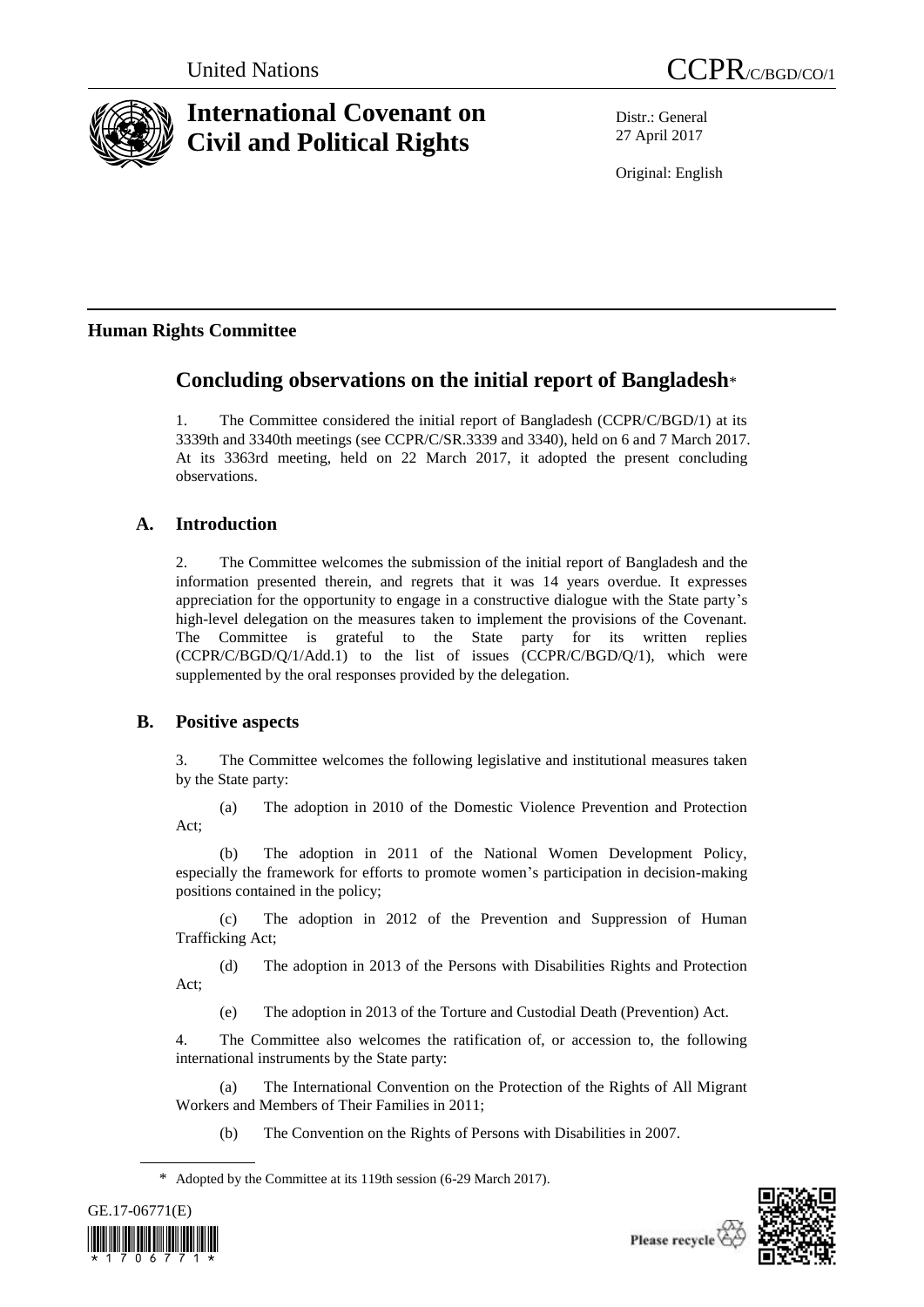# **C. Principal matters of concern and recommendations**

#### **National human rights institution**

5. The Committee is concerned that the National Human Rights Commission may not have a broad enough mandate to investigate all alleged human rights violations, including those involving State actors such as the police, military and security forces. It is also concerned that the Commission lacks sufficient financial and human resources to fulfil its mandate (art. 2).

6. **The State party should broaden the mandate of the Commission and allow it to investigate all alleged human rights violations, including those committed by State military and security actors. The State party should also provide the Commission with sufficient financial and human resources to allow it to impartially and independently fulfil its mandate in line with the principles relating to the status of national institutions for the promotion and protection of human rights (the Paris Principles).** 

# **Domestic applicability of the Covenant and right to an effective remedy**

7. The Committee is concerned that not all of the rights protected by the Covenant have been given full effect through domestic law and that some domestic legislation contains provisions contrary to the rights in the Covenant. It is also concerned at the lack of information on cases that demonstrate that domestic courts are upholding the rights in the Covenant (art. 2).

8. **The State party should adopt domestic legislation enabling the implementation of all of the rights in the Covenant and undertake a comprehensive review of its legislation to bring conflicting provisions in line with the Covenant. The State party should also raise awareness of the rights in the Covenant and domestic law giving effect to these rights among judges, lawyers and prosecutors to ensure that rights guaranteed in the Covenant are upheld by the courts**. **It should also consider acceding to the First Optional Protocol to the Covenant, which establishes an individual complaint mechanism.**

#### **Counter-terrorism**

9. The Committee is concerned about the use of unclear terminology in counter-terrorism legislation, such as in the Special Powers Act, 1974, which grants the State broad powers of arrest and detention for the vague term "prejudicial acts", and the broad definition of "terrorist act" in the Anti-Terrorism Act, 2009, which can lend itself to arbitrary and abusive implementation. The Committee is concerned that the anti-terrorism amendment bill of 2012, which amended the Anti-Terrorism Act, increased the penalty for financing terrorism to allow for a maximum punishment of the death penalty. It is also concerned by reports that these laws are used to stifle speech of journalists and human rights defenders (arts. 6, 9, 14 and 19).

## 10. **The State party should ensure that:**

(a) **Counter-terrorism legislation is in full conformity with the Covenant;** 

(b) **Acts of terrorism are defined in a precise and narrow manner, and that legislation adopted in that context is limited to crimes that would clearly qualify as acts of terrorism;** 

The death penalty is not imposed for offences, such as the financing of **terrorism, which do not constitute the "most serious crimes" within the meaning of article 6 (2) of the Covenant;**

Counter-terrorism measures are not used to restrict freedom of **expression and opinion of journalists and human rights defenders.**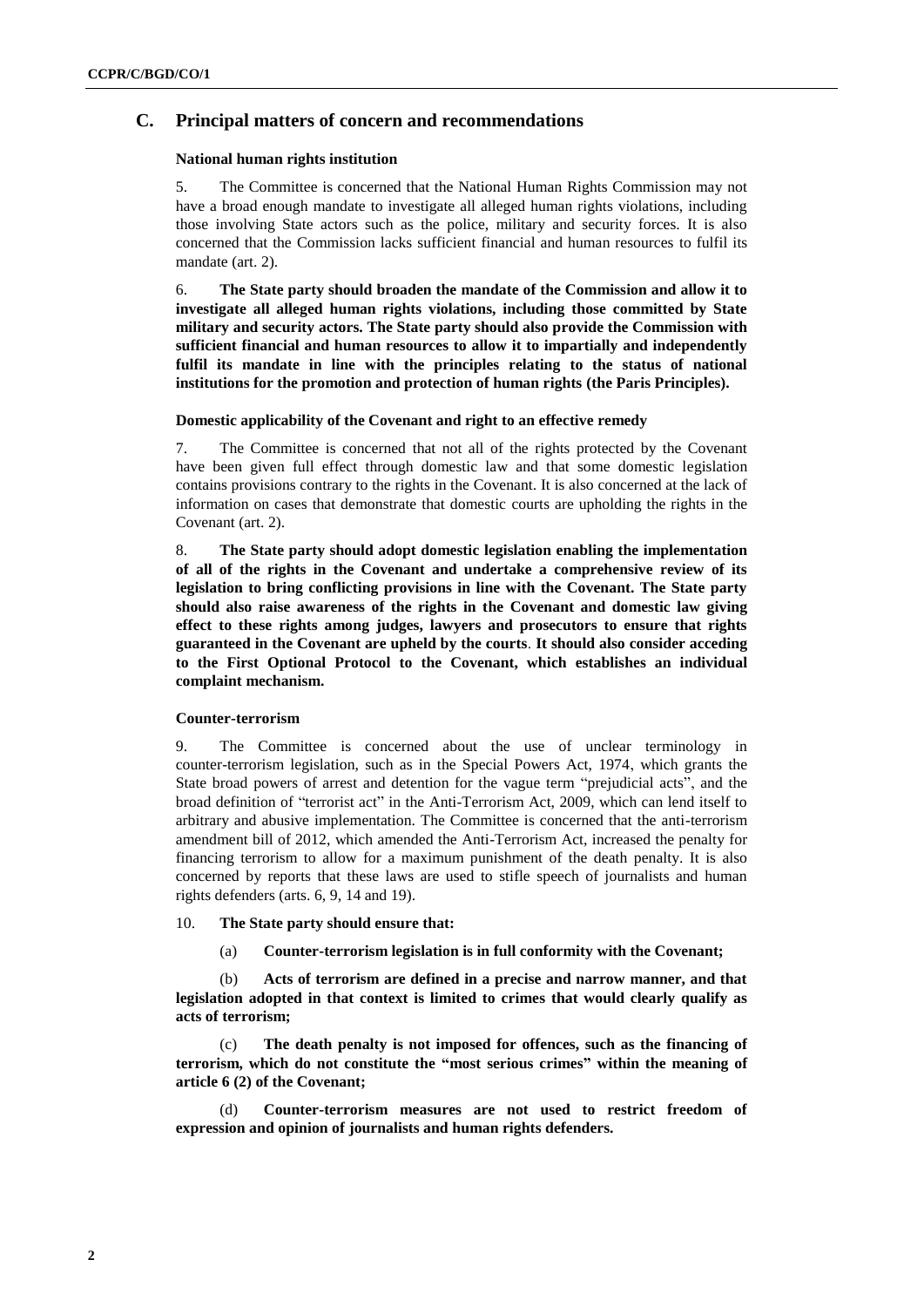#### **Non-discrimination**

11. While noting that pursuant to article 28 of the Constitution the State will not discriminate against citizens on the limited grounds of religion, race, caste, sex or place of birth, the Committee is concerned that the anti-discrimination bill, 2015, has not yet been adopted and that discrimination against certain groups continues to occur, such as:

(a) Discriminatory provisions against women continue to exist in law, and laws and Constitutional provisions protecting women are not enforced due in part to patriarchal attitudes in the State party towards women and girls;

(b) Attacks on places of worship of religious minorities, extortion, intimidation, harassment of, and land grabbing from, religious minorities;

(c) A lack of legal recognition of indigenous peoples, reported discrimination and restrictions on the civil and political rights of indigenous peoples, particularly in relation to land rights and participation in political and decision-making processes;

The persistence of a caste-based system resulting in limited employment and housing opportunities for people from so-called lower castes who experience extreme poverty, social stigma and marginalization;

(e) Criminalization under section 377 of the Penal Code of consensual sexual acts between same-sex couples, which are termed "unnatural behaviour", stigmatization, harassment and violence against lesbian, gay, bisexual and transgender persons, barriers to assistance in seeking employment of "hijras", who are considered as transgender persons, by the administration of invasive and humiliating medical examinations to prove transgender status (arts. 2-3 and 26-27).

12. **The State party should ensure that the anti-discrimination bill, 2015, protects against direct and indirect discrimination in the public and private sphere based on a comprehensive list of grounds for discrimination, including colour, descent, caste, national or ethnic origin, religion, sexual orientation and gender identity, disability and other status, and provide for effective remedies in case of violations. The State party should also accelerate the adoption of this bill and ensure its effective implementation. It should also develop education campaigns for schools, government officials and the general public to promote tolerance and appreciation for diversity and non-discrimination. Furthermore, the State party should:**

(a) **Undertake legislative reforms to eliminate direct and indirect discriminatory legislative provisions against women, implement existing legislative protections for women and girls, end entrenched patriarchal attitudes in society through educational campaigns on the equality of women, and ensure that the application of religious personal status laws does not violate the right to non-discrimination of women and girls;**

(b) **Protect the safety and security of persons belonging to minority religious groups and ensure their ability to fully enjoy their freedom of religion and to worship without fear of attack;** 

(c) **Recognize the legal status of indigenous peoples, facilitate the reporting of violations of the rights of indigenous peoples, investigate such cases, prosecute perpetrators and compensate victims, resolve land disputes through the implementation of the Chittagong Hill Tracts Land Dispute Resolution Commission (amended) Act 2016 and through the use of an independent land commission, and include indigenous persons in political and decision-making processes;**

Take measures to end the de facto caste systems and ensure that **individuals from so-called lower castes are not relegated to caste-based employment and have equal access to all rights guaranteed under the Covenant, without discrimination;**

(e) **Decriminalize consensual sexual acts between same-sex couples, provide protection to lesbian, gay, bisexual and transgender persons from violence and harassment by ensuring that all cases are promptly investigated and that perpetrators**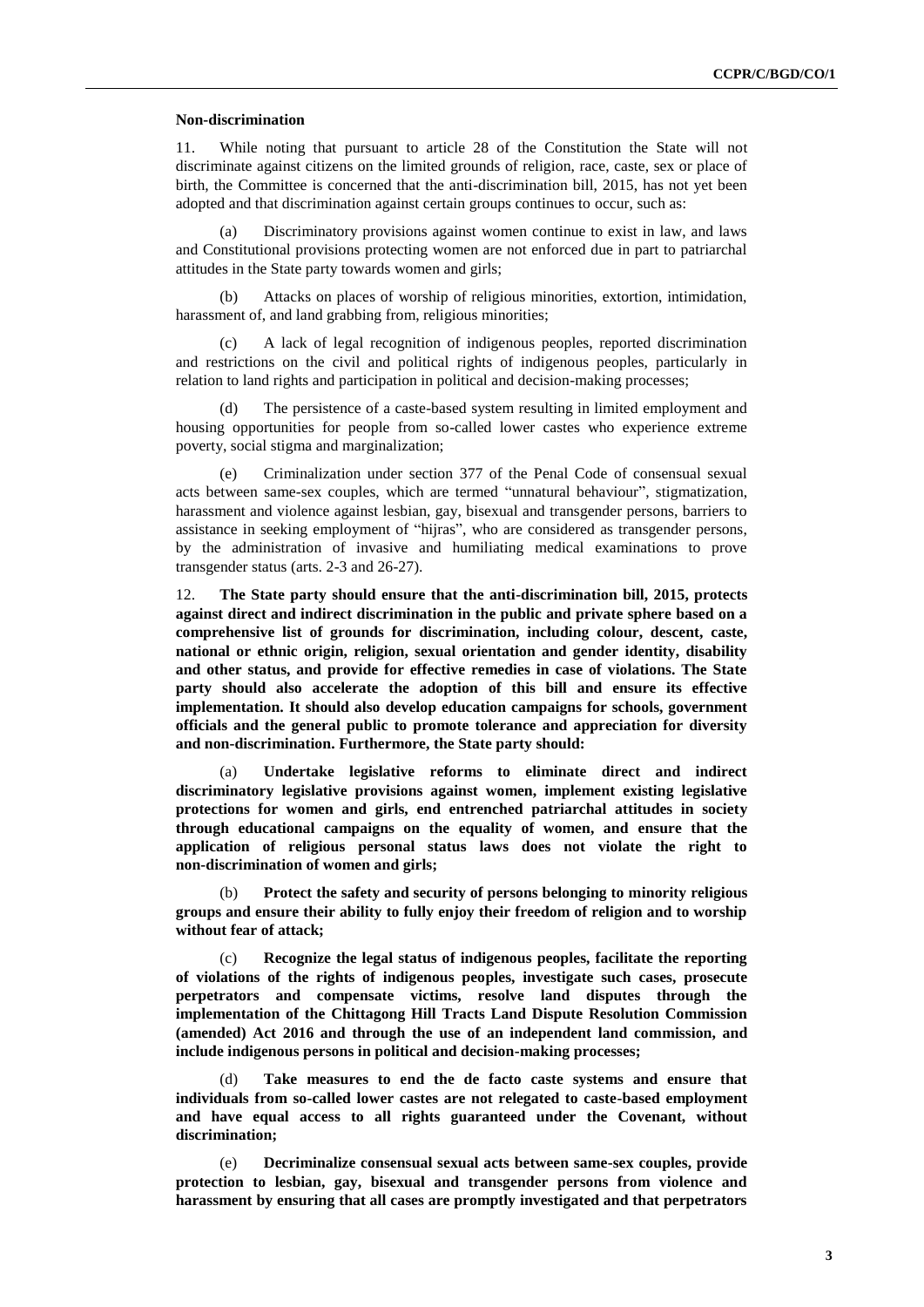# **are prosecuted and punished with appropriate sanctions, and eliminate barriers to employment and violations to the dignity of "hijras".**

#### **Early marriage and harmful traditional practices**

13. The Committee is concerned that the State party has one of the highest rates of early marriage in the world, with 32 per cent of girls married before the age of 15 and 66 per cent of girls married before the age of 18. It is also concerned that early marriage is prevalent in refugee camps, where 90 per cent of families have at least one married family member under the age of 18. The Committee notes efforts by the State party to reduce early marriage through the approval of a child marriage restraint bill in 2016, but remains concerned that marriage below the age of 18 will be permitted in "special circumstances". The Committee is further concerned at the continuation of harmful traditional practices such as the imposition of the payment of dowries on the families of girls (arts. 2-3, 24 and 26).

14. **The State party should take immediate measures to sharply reduce early marriage and prevent dowry practices, including through the implementation of legislation preventing early marriage and dowry practices, by carrying out campaigns to publicize the legislation outlawing such practices and by informing girls, their parents and community leaders of the harmful effects of early marriage. The State party should amend the child marriage restraint bill to maintain the legal minimum age of marriage for girls at 18 years, in accordance with international norms, without any exceptions.** 

#### **Voluntary termination of pregnancy and sexual and reproductive health**

15. The Committee is concerned that abortion is criminalized except when the life of the woman is in danger, which prompts women to resort to unsafe abortions, endangering their health and leading to a high rate of maternal mortality. The Committee notes that, while the State party allows for "menstrual regulation", the procedure is not widely available and women requesting the procedure are reportedly often refused. It is also concerned at the high rate of adolescent pregnancy connected to early marriage resulting in maternal mortality (arts. 3, 6-7, 17 and 26).

#### 16. **The State party should:**

(a) **Revise its legislation to provide for additional exceptions to the legal ban on abortion, including in cases of rape, incest, fatal fetal impairment and for therapeutic reasons, and to ensure that women are not denied medical services and are not prompted by legal obstacles, including criminal provisions, to resort to unsafe abortions that put their lives and health at risk;** 

Increase education and awareness-raising programmes on the **importance of using contraceptives and on sexual and reproductive health rights.**

#### **Violence against women**

17. While noting the existence of laws and national action plans to prevent violence against women, the Committee is concerned at the lack of consistent implementation of these laws, particularly in the light of the reportedly high rates of domestic and sexual violence against women and girls in the State party. Of particular concern are acid attacks, rapes, gang rapes, dowry-related violence, fatwa-instigated violence, sexual harassment, sexual violence against indigenous women related to land grabbing in the Chittagong Hills Tract, and sexual and gender-based violence and domestic violence against Rohingya refugee women and girls in refugee camps (arts. 3, 6-7 and 27).

18. **The State party should redouble its efforts to prevent and combat all forms of violence against women. It should ensure the consistent implementation of the existing laws and national action plans on violence against women. It should intensify awareness-raising measures among police officers, the members of the judiciary, prosecutors, community representatives, women and men on the gravity of sexual, and gender-based violence and domestic violence, and its detrimental impact on the**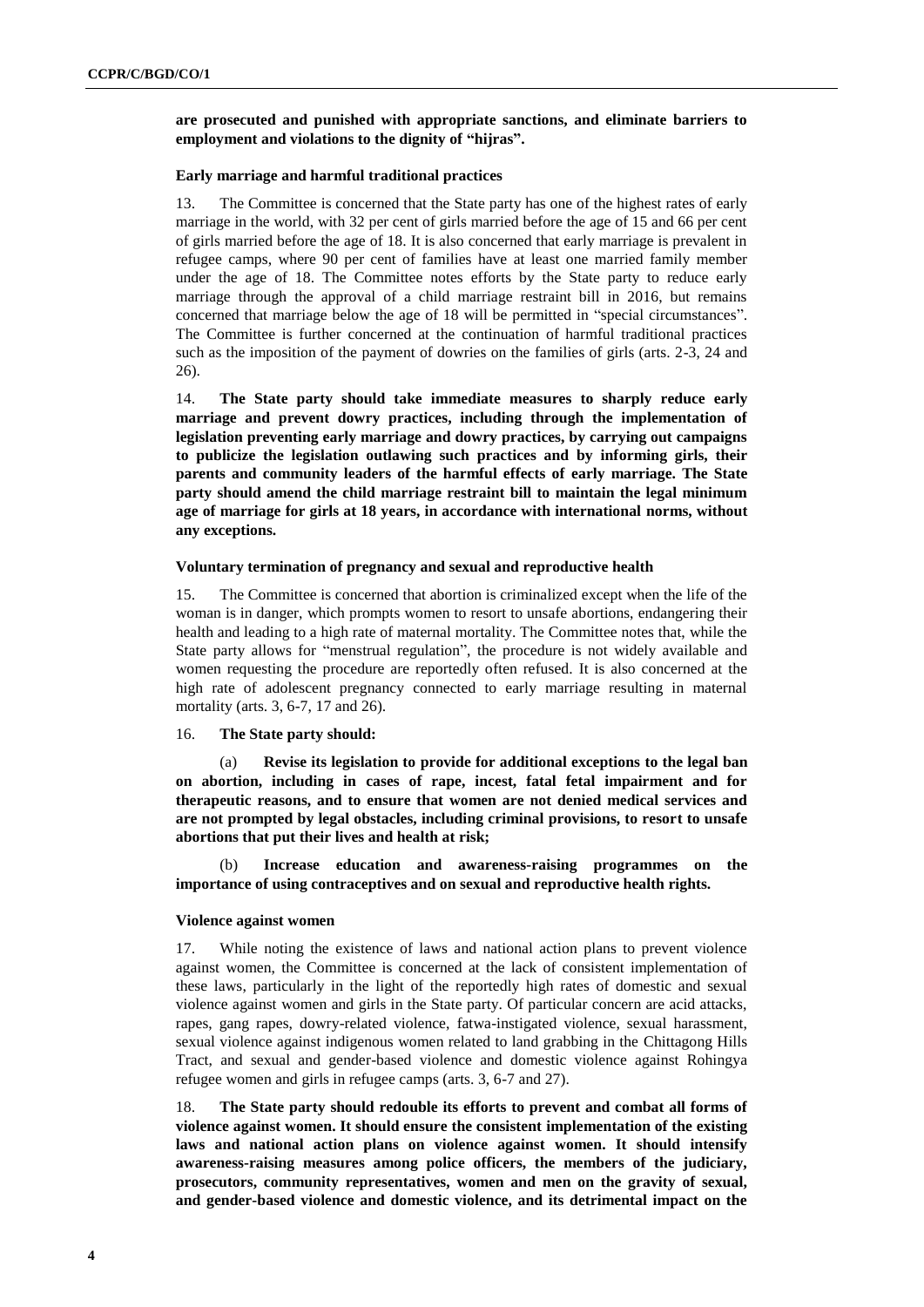**lives of victims. The State party should ensure that cases of violence against women, including indigenous and refugee women, are thoroughly investigated, that perpetrators are prosecuted and, if convicted, punished with appropriate sanctions, and that the victims are provided with full reparation. It should also ensure the availability of a sufficient number of shelters with adequate resources for victims.**

#### **Extrajudicial killings and enforced disappearances**

19. The Committee is concerned at the reported high rate of extrajudicial killings by police officers, soldiers and Rapid Action Battalion force members and at reports of enforced disappearances, as well as the excessive use of force by State actors. The Committee is also concerned that the lack of investigations and accountability of perpetrators leave families of victims without information and redress. It is further concerned that domestic law does not effectively criminalize enforced disappearances, and that the State party does not accept that enforced disappearances occur (arts. 2, 6-7, 9-10 and 16).

#### 20. **The State party should:**

(a) **Take immediate measures to protect the right to life of all persons;** 

(b) **Revise its legislation to limit the use of force by law enforcement officials, the military and special forces, incorporating international standards, including the Basic Principles on the Use of Force and Firearms by Law Enforcement Officials, and ensure accountability for violations;**

(c) **Effectively criminalize enforced disappearance;**

(d) **Investigate all cases of arbitrary killings, enforced disappearances and excessive use of force, prosecute and punish convicted perpetrators with appropriate sanctions and provide full reparation to the victims. In cases of disappearances, the State party should establish the truth about the fate and whereabouts of victims and ensure that victims of enforced disappearance and their relatives are informed about the outcome of investigations;**

- (e) **Provide in its next periodic report information on:**
- (i) **The number of investigations conducted;**
- (ii) **Convictions secured;**

(iii) **Disaggregated information on penalties that have been imposed on perpetrators.** 

# **Torture and ill-treatment**

21. The Committee notes the information provided by the State party indicating that there are currently no ongoing investigations into cases of torture in the State party and is concerned by this fact in particular in the light of information that torture and ill-treatment by law enforcement or military personnel is widespread in the State party during interrogations to extract confessions. The Committee notes reports that indicate that such practices continue despite the existence of the Torture and Custodial Death (Prevention) Act, 2013, and is concerned about reports that law enforcement officials are requesting to repeal this law and are seeking safeguards from prosecution on torture charges (arts. 7 and 9-10).

22. **The State party should put an end to the practice of torture and ill-treatment. It should enforce the Torture and Custodial Death (Prevention) Act, 2013, and ensure that no immunity provisions in other laws supersede the protections in this act. The State party should establish an independent complaint mechanism with the authority to investigate all reported allegations of, and complaints about, torture and ill-treatment. It should further ensure that alleged perpetrators of those crimes are prosecuted and that the victims are provided with full reparation.**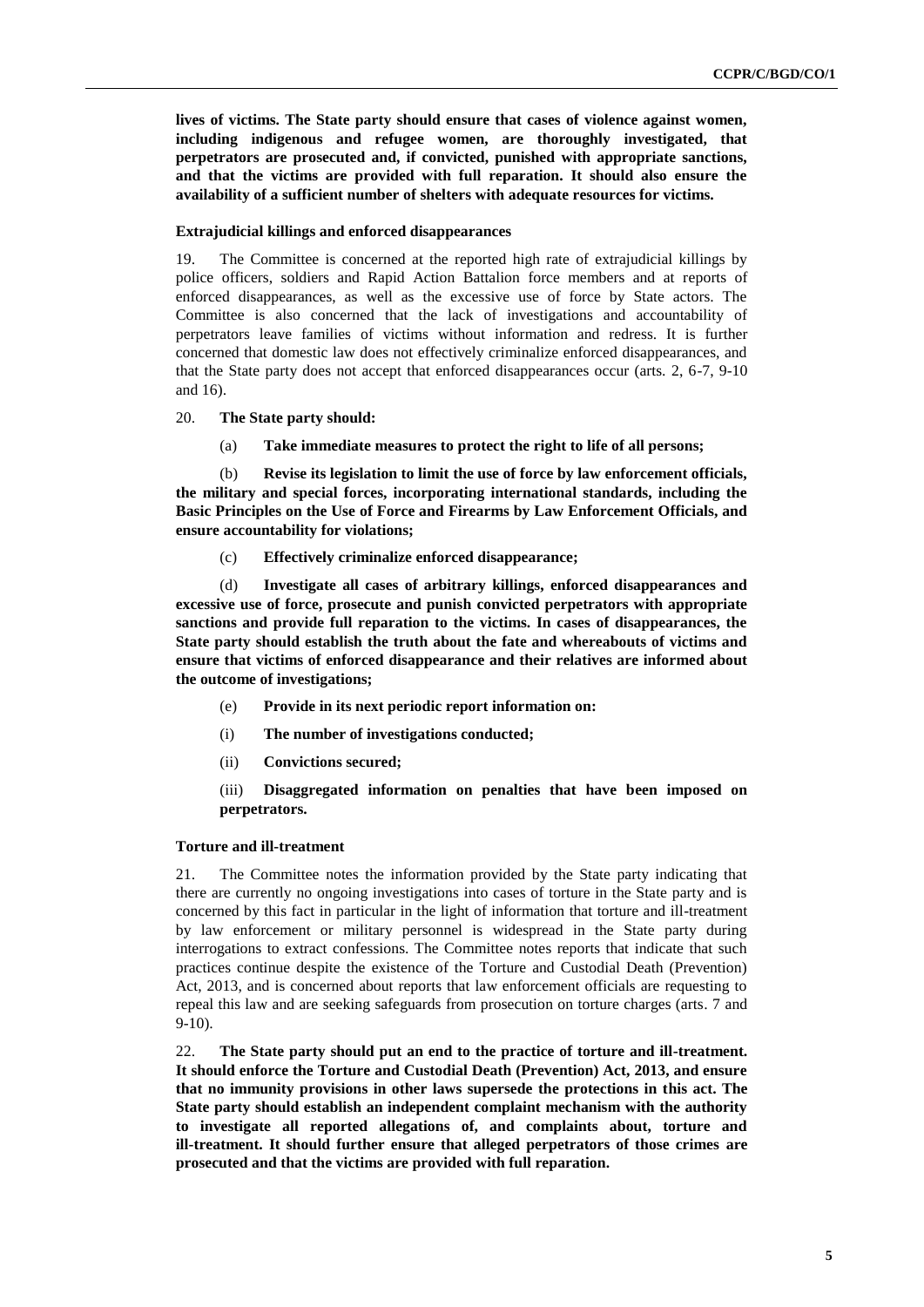### **Death penalty**

23. The Committee is concerned at the high number of cases in which the death penalty is imposed in the State party and the fact that it can be handed down for crimes that do not meet the threshold of the "most serious crimes" within the meaning of article 6 (2) of the Covenant, such as smuggling or the adulteration of food under the Special Powers Act, 1974, the production, manufacture or consumption of intoxicant materials under the Intoxicant Control Act, 1990, and in certain cases spying under the Official Secrets Act, 1923 (arts. 6-7 and 14).

24. **The State party should give due consideration to abolishing the death penalty and acceding to the Second Optional Protocol to the Covenant, aiming at the abolition of the death penalty. If the death penalty is maintained, it should consider introducing a moratorium on its application and, in any event, undertake legislative reform to ensure that the death penalty is provided only for the most serious crimes, understood to be intentional killings, and that pardon or commutation of the sentence must be available in all cases, regardless of the crime committed. The State party should also ensure that, if the death penalty is imposed, it is never in violation of the Covenant, including in violation of fair trial procedures.**

### **Prisons**

25. The Committee is concerned at the poor conditions of detention in the State party's prisons, particularly with respect to overcrowding, unsanitary conditions and extortion of inmates and their relatives by prison guards to enjoy basic rights. It is further concerned by the high number of deaths in prisons over the past five years, all of which are attributed by the State party to natural causes or suicide, while reports indicate that at least some of these deaths can be attributed to poor prison conditions, negligence by the authorities or lack of access to treatment, and some are cases of death as a result of injuries sustained by torture while in police custody (arts. 6-7 and 9-10).

26. **The State party should continue to strengthen its efforts to improve conditions of detention by taking practical measures to reduce overcrowding, particularly by promoting alternatives to detention, ensuring that bail determinations are made promptly and that persons on remand are not kept in custody for an unreasonable period of time. It should also increase efforts to guarantee the right of detainees to be treated with humanity and dignity and ensure that conditions of detention in all of the country's prisons are compatible with the United Nations Standard Minimum Rules for the Treatment of Prisoners (the Nelson Mandela Rules).** 

#### **Freedom of opinion expression and association**

27. The Committee is concerned about limitations on the rights of journalists, bloggers, human rights defenders and civil society organizations in the State party to exercise their right to freedom of opinion, expression and association, in particular:

(a) The lack of police protection, registration of complaints, investigations and prosecutions for incidents of violent killings of "secular bloggers" by extremist groups, as well as death threats, physical attacks, intimidation and harassment of journalists, bloggers and human rights defenders;

(b) The arrest of at least 35 journalists, "secular bloggers" and human rights defenders in 2016 under the Information and Communication Technology (ICT) Act of 2006 (amended in 2013), a de facto blasphemy law that limits freedom of opinion and expression using vague and overbroad terminology to criminalize publishing information online, that "hurts religious sentiment" and information that prejudices "the image of the State" with a punishment of 7 to 14 years;

(c) The undue limitations on the ability of human rights defenders and non-governmental organizations (NGOs) to operate through the Foreign Donations (Voluntary Activities) Regulation Act, 2016, which restricts the ability of NGOs to secure resources and makes it an offence to make "inimical" or "derogatory" remarks against the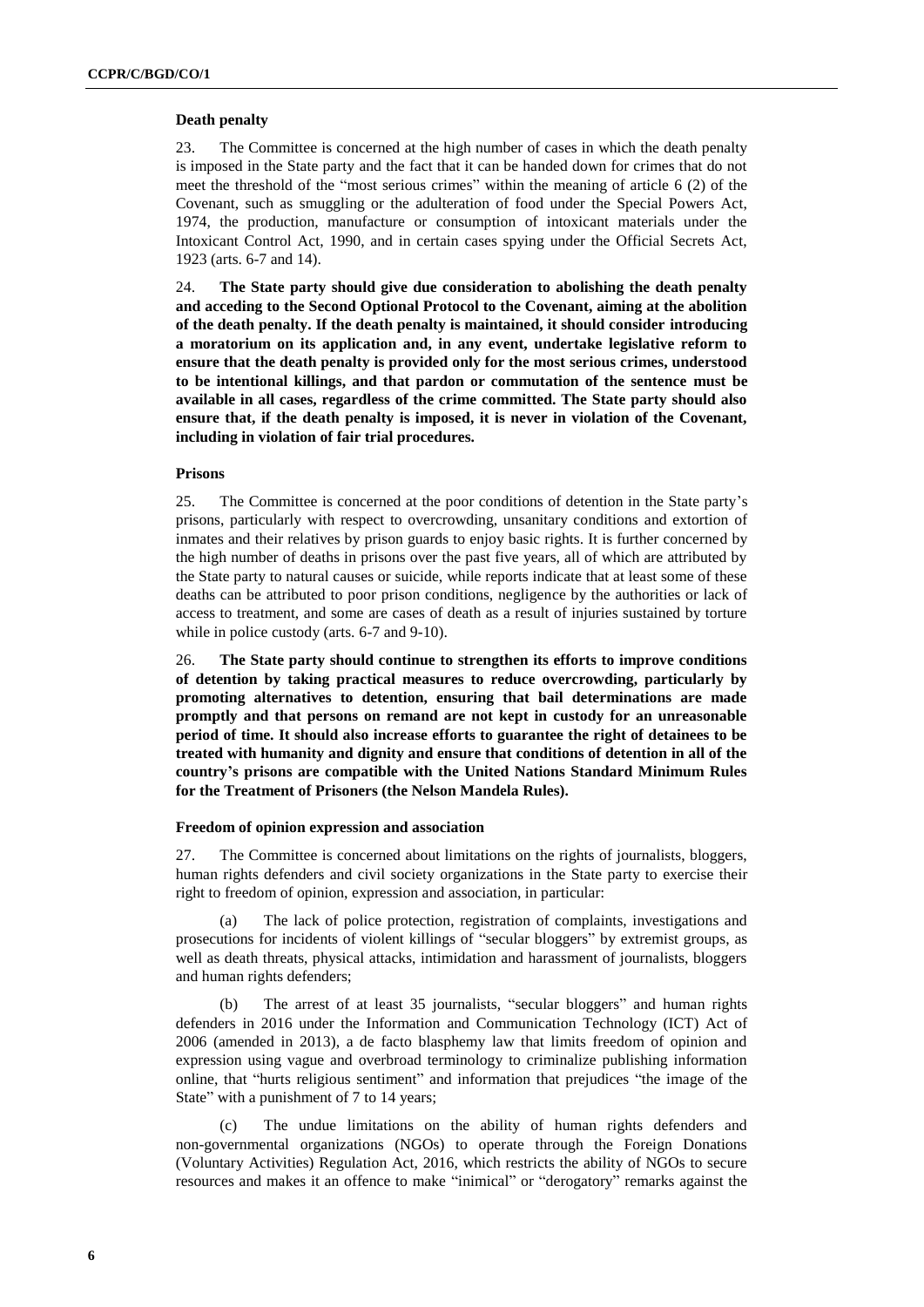Constitution or any constitutional body; the terms "inimical" and "derogatory" are undefined and can result in deregistration of the NGO in question (arts. 6, 19 and 22).

28. **The State party should immediately undertake the following measures to protect the rights of journalists, bloggers, human rights defenders and civil society organizations:**

(a) **Protect them from unlawful killings, physical attacks and harassment; ensure that police and officials receive adequate training regarding the protection of human rights defenders; register complaints and thoroughly investigate all attacks on the life, physical integrity and dignity of these persons, bring perpetrators to justice and provide victims with appropriate remedies;**

(b) **Repeal or revise the laws mentioned above with a view to bringing them into conformity with the State party's obligations under the Covenant, taking into account the Committee's general comment No. 34 (2011) on the freedoms of opinion and expression. In particular, it should clarify the vague, broad and open-ended definition of key terms in these laws and ensure that they are not used as tools to curtail freedom of expression beyond the narrow restrictions permitted in article 19 of the Covenant;** 

(c) **Repeal the Foreign Donations (Voluntary Activities) Regulation Act, ensure that any legal provisions restricting access to foreign funding does not risk the effective operation of NGOs as a result of overly limited fundraising options, and ensure that NGOs can operate freely and without fear of retribution for exercising their freedom of expression.**

# **Right to political participation**

29. The Committee is concerned that violence during elections, such as the excessive use of force by State actors during the January 2014 election, hinders the rights of voters to participate in free and fair elections (art. 25).

30. **The State party should ensure the safety and security of all individuals in the context of elections so that they may exercise their right to vote.**

#### **Refugees and asylum seekers**

31. The Committee is concerned about reports that at times large numbers of asylum seekers fleeing violence in Myanmar were returned to Myanmar at the border. It is also concerned that the State party intends to relocate over 30,000 Rohingya refugees to the island of Thengar Char, an area which is prone to flooding and currently lacks the infrastructure necessary for respect of basic human rights, and that such relocation might take place without the full and free consent of the affected individuals (arts. 6-7, 12 and 27).

32. **The State party should implement legislative and administrative measures to fully comply with the principle of non-refoulement in line with articles 6 and 7 of the Covenant. It should consider acceding to the 1951 Convention relating to the Status of Refugees and its 1967 Protocol. It should ensure that refugees are not forcibly relocated and that planned relocation sites offer conditions of life compatible with the international obligations of the State party.** 

# **D. Dissemination and follow-up**

33. The State party should widely disseminate the Covenant, its initial reports, the written replies to the Committee's list of issues and the present concluding observations with a view to raising awareness of the rights enshrined in the Covenant among the judicial, legislative and administrative authorities, civil society and NGOs operating in the country and the general public. The State party should ensure that the report and the present concluding observations are translated into the official language of the State party.

34. In accordance with rule 71, paragraph 5, of the Committee's rules of procedure, the State party is requested to provide, within one year of the adoption of the present